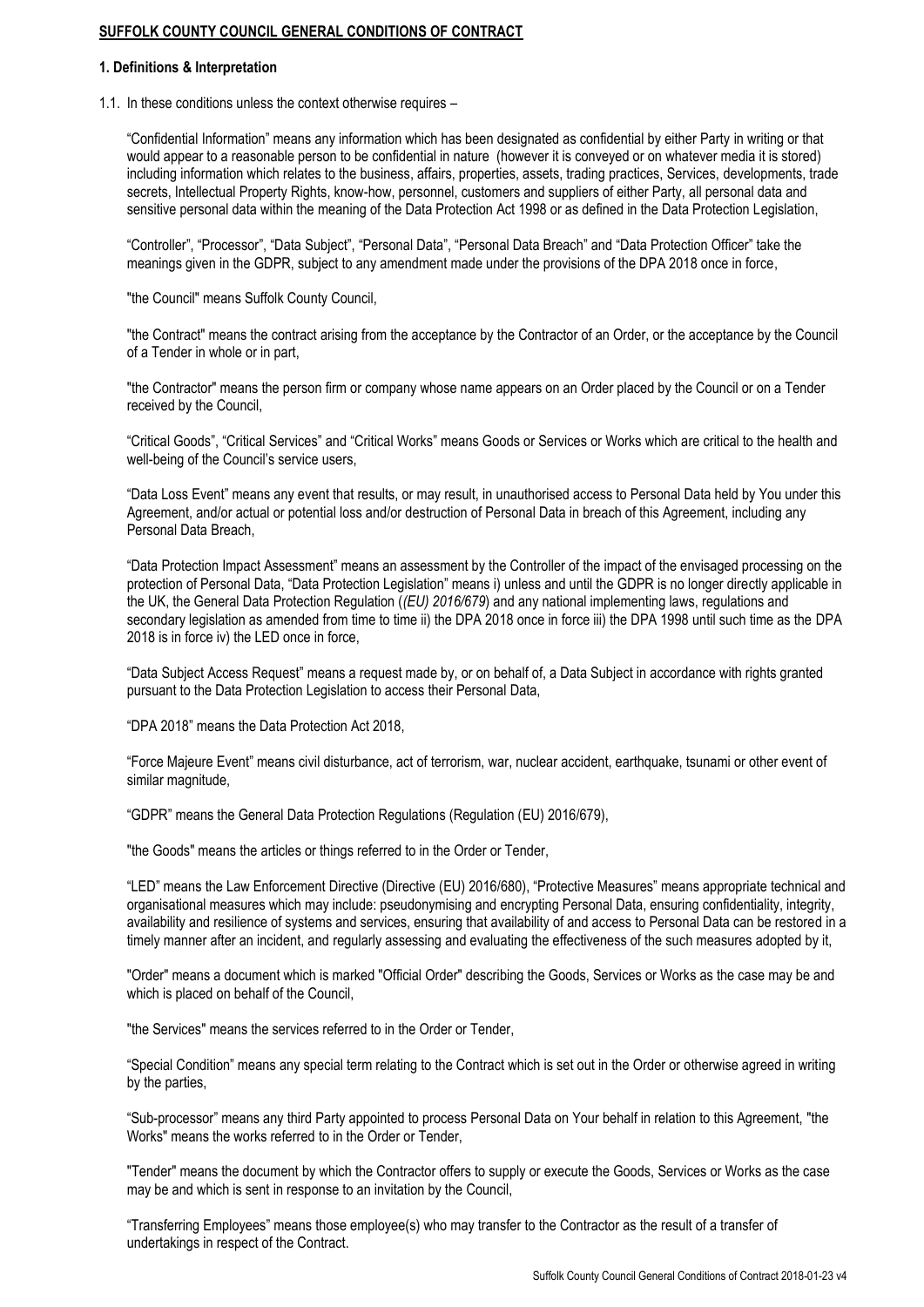1.2. In the Contract:

Unless the context otherwise requires or admits the masculine gender includes the feminine and vice versa and the singular includes the plural and vice versa;

Condition headings shall not affect the interpretation of the Contract;

Any Special Conditions form part of the Contract and shall have effect as if set out in full;

A reference to any party shall include that party's personal representatives, successors and permitted assigns;

A reference to a statute or statutory provision is a reference to it as amended, extended or re-enacted from time to time and shall include all subordinate legislation made from time to time under that statute or statutory provision.

1.3. If Special Conditions are incorporated in the Contract and are inconsistent with the General Conditions the Special Conditions shall prevail.

## **2. Variations**

Neither the Council nor the Contractor shall be bound by any variation or waiver of or addition to these Conditions unless that variation or addition shall have been agreed and evidenced in a document(s) signed by or on behalf of both parties.

### **3. Quality and Description of Goods, Services or Works**

3.1. The Goods shall i) conform as to quality kind and description with the particulars stated in the Contract and with any British, European or International specification which is relevant to the Goods and is current at the date of the Contract; goods used in compliance with a Standard for which there is an associated safety mark scheme shall bear the certification mark of the scheme, ii) be of the quantity or in the numbers specified in the Contract, iii) be of sound materials and workmanship, iv) conform in every respect to any sample provided or given by either party, v) be capable of any standard of performance specified in the Contract, vi) where the purpose for which they are required is indicated in the Order either expressly or by implication be fit for that purpose and vii) be provided in compliance with any standards and other requirements stated in the Contract.

3.2. The Contractor shall i) provide the Services with all proper skill and care, ii) use materials as necessary which are a) reasonably fit for the purpose for which they will be used and b) of good quality.

3.3. The Contractor shall:

i) carry out the Services or Works diligently and in a proper and efficient manner to the satisfaction of the Council;

ii) unless other instructions have been issued by the Council commence work promptly and complete the Services or Works within the time specified or if none is specified then within a reasonable time and should a delay occur the Council must be notified in writing as soon as possible and the Council's consent sought to a reasonable extension of the period for the completion of the Services or Works;

iii) provide all suitably qualified and skilled labour, plant, tools, transport and equipment necessary for the safe execution of the Services or Works, such plant, tools and equipment to be stored at the sole risk of the Contractor and so as to cause minimum inconvenience to the Council;

iv) throughout the progress of the Services or Works, have full regard for the safety of all persons on the site/receiving the Services and in respect of Works shall keep the site in an orderly state and shall provide and maintain at its own cost all lights, guards, fencing, temporary reinstatements and warning signs for the protection of the Works and the safety and convenience of the public and others;

v) at the completion of the Works, remove all materials from the site (unless otherwise instructed) and permanently reinstate any damaged surfaces and leave the site in a clean condition ready for occupation.

### **4. Delivery of the Goods**

4.1. The Goods (properly packed and secured in such a manner as to reach their destination in good condition under normal conditions of transport) shall unless otherwise agreed be delivered by the Contractor to the Council or be despatched by the Contractor for delivery to the Council at the location specified in the Contract and at the time(s) mentioned therein.

4.2. Delivery and unloading shall be free of charge to the Council and at the Contractor's risk and delivery to a carrier shall not be deemed to be delivery of the Goods to the Council.

4.3. Every delivery of the Goods shall be accompanied or preceded by a delivery or advice note addressed to the appropriate officer of the Council at the establishment named in the Contract and that note shall state in full the name quality sort rate price quantity and number of the Goods delivered therewith or to be delivered thereafter.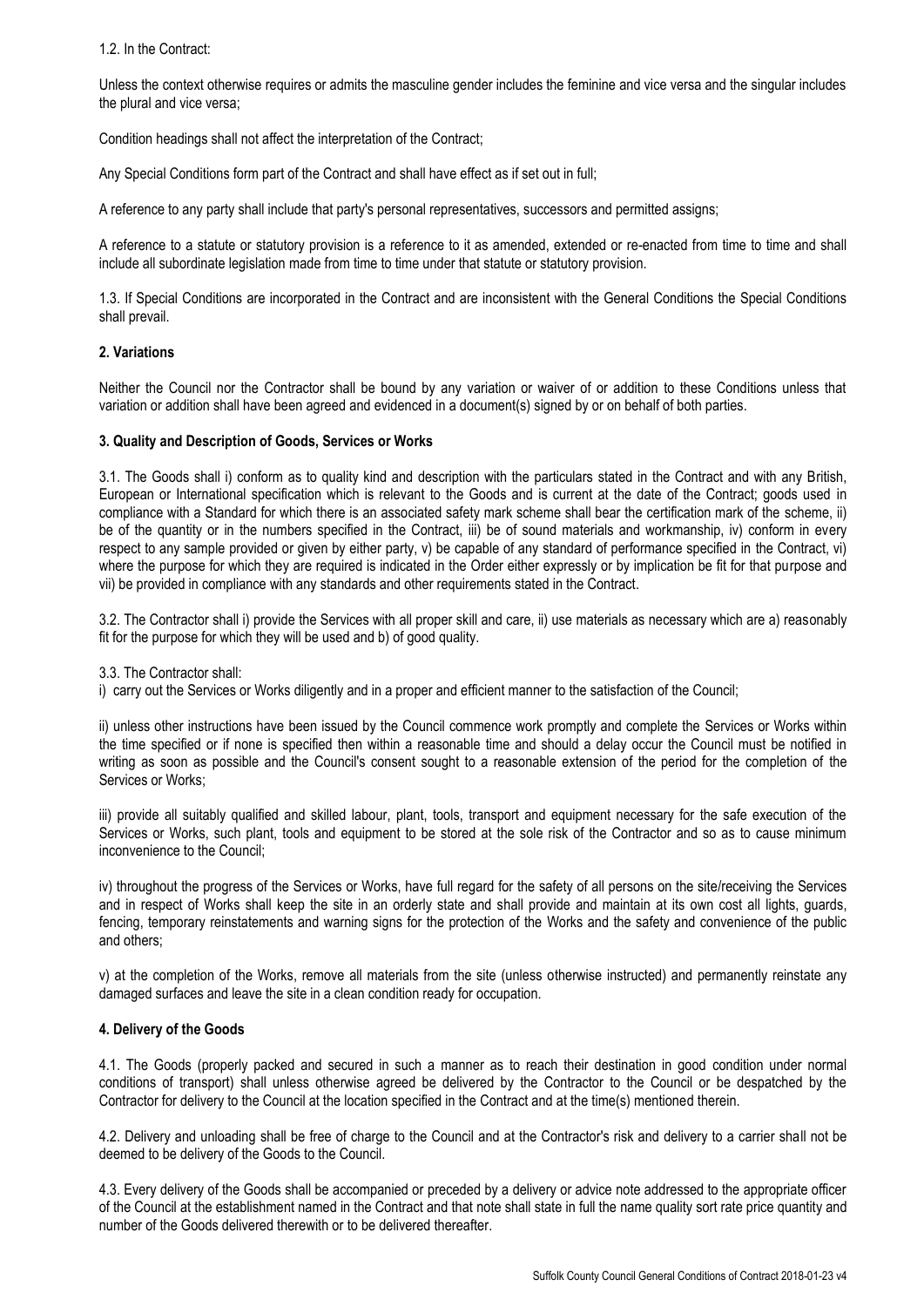4.4. The Contractor, its employees and agents shall comply with all reasonable requirements of the Council at the place of delivery and in particular shall ensure that its vehicles are not reversed or manoeuvred at any establishment where children or other people are or are likely to be present without assistance from a responsible adult.

# **5. Passing of Title and Risk in the Goods**

5.1. The title in the Goods shall pass to the Council immediately on delivery of the Goods in accordance with Clause 4.

5.2. Risk in the Goods shall not pass to the Council until a delivery note has been duly signed on behalf of the Council in accordance with Clause 4.3. If at any time after delivery has been effected the Goods are rejected by the Council for any reason, risk in the Goods shall revert to the Contractor immediately upon the Council notifying the Contractor of such rejection of the Goods.

# **6. Default by Contractor in the Supply of Goods**

If any or part of the Goods to be supplied under the Contract shall:

i) not be duly delivered by the Contractor to the Council at the time (if any) stated in the Contract subject to any extension or extensions of time granted by the Council or resulting from the operation of Condition 8 hereof, or

ii) in the opinion of the officer of the Council for the use of whose department they are required (whose decision shall be conclusive as against the Contractor) not reasonably be of the quality, specification and sort contracted for or otherwise fail to comply with the terms of the Contract, or

iii) be deficient in the quantity or number required by the Contract, or

iv) be delivered without a delivery or advice note containing correct and sufficient particulars of the name quality sort rate price quantity and number of such goods

then the Council may, without prejudice to any other remedy, by notice as defined in Clause 19 served on the Contractor reject those Goods and if the Goods are not removed by the Contractor within twenty four hours after service of the notice, may return them to the Contractor at the expense of the Contractor and in every such case it shall be lawful for the Council to purchase at such prices and on such terms and conditions as the Council thinks fit the same or similar goods and in that event the Contractor shall pay to the Council or it shall be lawful for the Council to deduct from any sum that is due or may become due to the Contractor under the Contract or otherwise all costs charges and expenses of such additional supply or arising from such failure to perform the Contract over and above the rate or price at which such goods are under the Contract to be supplied and delivered.

# **7. Default by Contractor in Execution of Works or Services**

7.1. The Council through its appropriate officer shall have the power to order the removal and proper re-execution of any Works or Services which are not, in the officer's reasonable opinion (which shall be conclusive), in accordance with the requirements of the Contract and the Contractor shall comply with the Council's written instructions within the time stated therein and all the costs of meeting the instructions shall be met by the Contractor.

7.2. If the Contractor without reasonable cause fails to proceed diligently with the supply of the Works or Services, or wholly suspends the carrying out of the Works or Services before completion, or if default is made by the Contractor in providing the Works or Services in accordance with the terms of the Contract, the Council may (in addition to any other remedy) serve notice on the Contractor giving the Contractor details of the breach and giving 30 days in which to remedy the breach, following which the Council may (if the breach is not fully remedied and without prejudice to any other right or remedy):

7.2.1 terminate the Contract and in relation to Works, enter upon the site of the Works and expel the Contractor therefrom and may itself or through another Contractor complete the Works or make good the default, in which event the Contractor shall pay to the Council or it shall be lawful for the Council to deduct from any sum that is due or may become due to the Contractor under the Contract or otherwise all costs, charges and expenses of such work over and above the rate or price at which such work was to have been carried out under the Contract.

7.2.2 terminate the Contract and in relation to Services, may itself or through another contractor provide the Services or make good the default, and the Contractor shall pay to Council or it shall be lawful for the Council to deduct from any sum that is due or may become due to the Contractor under the Contract or otherwise all costs, charges and expenses of providing such Services over and above the rate or price at which the Services were to have been provided under the Contract

7.3. The Contractor shall make good any defect which occurs within six months of completion as may be required by the Council.

# **8. Postponement or Cancellation of Delivery of Goods, Services or Works**

8.1. If either party is affected by a Force Majeure Event so that it is unable to continue to supply or to accept delivery as the case may be of the Goods, Services or Works, the party so affected shall not be in breach of its obligations provided that:

8.1.1 the party affected by the Force Majeure Event shall first notify the other party of the Force Majeure Event before it shall be entitled to rely on such Event;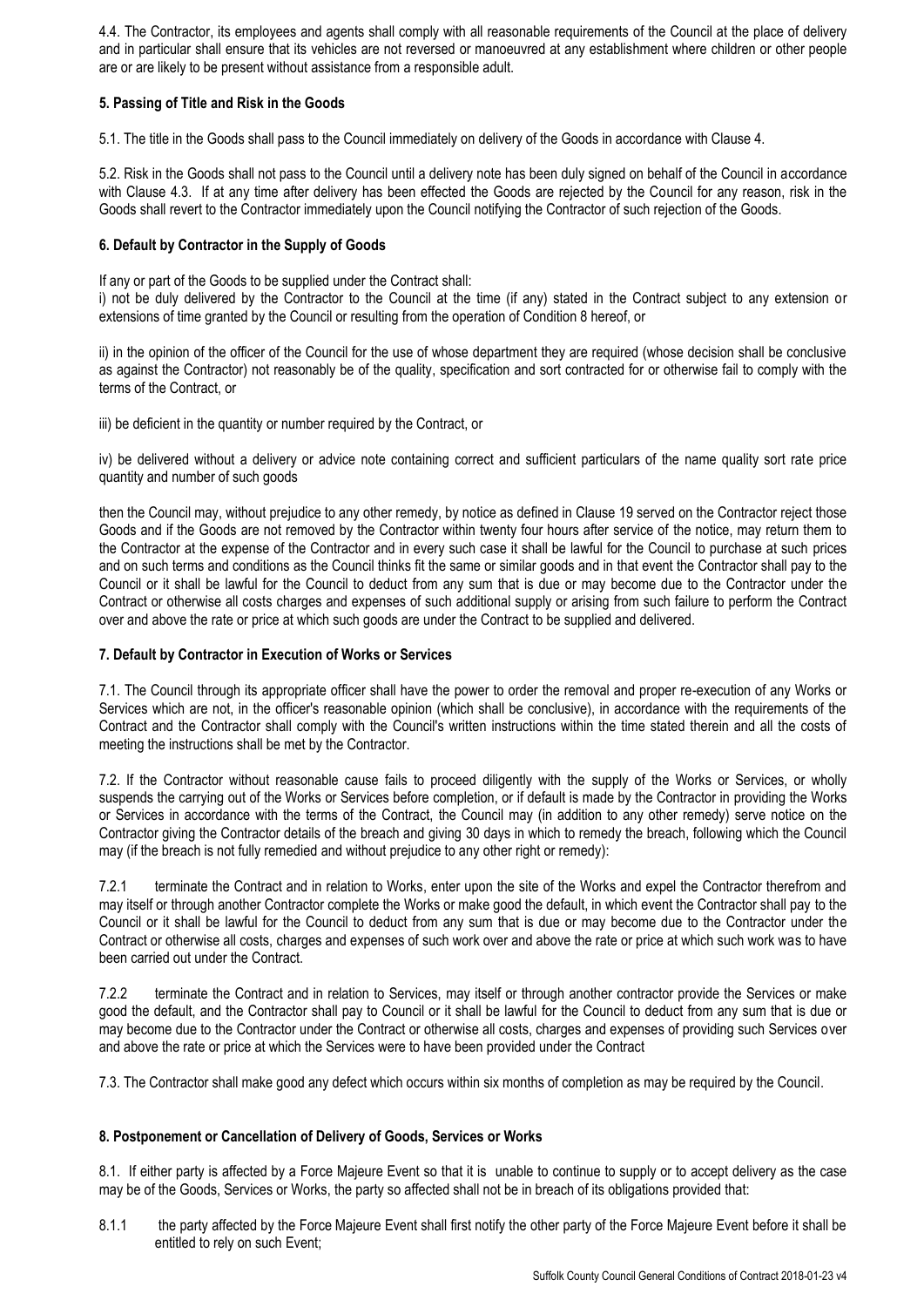- 8.1.2 the party affected by the Force Majeure Event must make all reasonable efforts to mitigate and end the impact of the Force Majeure Event;
- 8.1.3 during the period of the Force Majeure Event, there shall be no obligation to make payment for any Goods or Services, or Works which are not provided;
- 8.1.4 if the Force Majeure Event continues for more than one month, the party not affected by the Force Majeure Event may terminate the Contract without any breach of contract or liability to pay damages.

### **9. Inspection of Goods and Premises**

The Contractor shall without hindrance permit any authorised officer or agent of the Council to enter at any reasonable time without prior notice upon any land or premises or vehicles which are used for the preparation distribution or storage of any of the Goods to be supplied under the Contract for the following purposes:

9.1. To inspect all or any part of the said land premises or vehicles to ascertain whether they are suitable for the preparation distribution or storage of the said Goods

9.2. To check the quantity and/or quality of the Goods their description and their country of origin for this purpose to take such samples as are deemed necessary

and the Contractor shall afford all reasonable assistance to the officer or agent in carrying out such inspections (and this shall include the provision of samples where requested).

## **10. Cancellation on Account of Corruption**

The Council shall be entitled to cancel the Contract and to recover from the Contractor the amount of any loss resulting from such cancellation if the Contractor shall have offered or given or agreed to give any person any gift or consideration of any kind as an inducement or reward for doing or forebearing to do or for having done or foreborne to do any action in relation to the obtaining or the execution of the Contract or any other contract with the Council or for showing or forbearing to show favour or disfavour to any person in relation to the Contract or any other contract with the Council or if the like acts shall have been done by any person employed by it or acting on its behalf (whether with or without the knowledge of the Contractor) or if in relation to any contract with the Council the Contractor or any person employed by it or acting on its behalf shall have committed any offence under the Prevention of Corruption Acts 1889 to 1916 or any amendment of them or shall have given any fee or reward the receipt of which is an offence under sub-section (2) of Section 117 of the Local Government Act 1972 or shall have committed an offence under the Bribery Act 2010.

## **11. Payment**

11.1. The Contractor shall send an invoice which shall be electronic in the case of an order placed by electronic means, to the address given in the contract unless otherwise provided for.

11.2. The Contractor's invoice shall quote the Order or Tender number or otherwise make reference to the Contract and shall be sent within seven days of the delivery of the Goods or final performance of the Services or final completion of the Works together with, where applicable, a proof of delivery. Interim payments will only be made where they are specifically provided for in the Contract or Order

11.3. Payment will normally be made 30 days after the date on which a correct invoice is received by the Council or within any timescales specifically provided for in the Contract or Order. If there are queries regarding details on the invoice or compliance with the terms of the Contract or Order payment will not be made until the queries are resolved.

11.4. Payment will normally be made directly to the Contractor's bank account (by BACS). The Contractor shall ensure that the Council has received details of the Contractor's latest bank details.

11.5. The Contractor will ensure that it pays any sub-contractor appointed in accordance with Clause 18 (Assignment and Sub Letting) of these Conditions, within 30 days of the receipt of a correct invoice.

### **12. Business Continuity and Emergency Planning**

- 12.1 Where the Contractor provides Critical Goods and/or Critical Services and or Critical Works:
- 12.1.1 the Contractor shall have in place business continuity arrangements to ensure that the Critical Goods or Critical Services (as applicable) are maintained during disruptions such as (but not limited to) severe weather, flooding utility failure, fuel shortage, flu pandemic, industrial action, transport infrastructure failure, loss of premises or access to premises or IT failure.
- 12.1.2 the business continuity arrangements referred to at condition 12.1.1 shall include (but not be limited to) maintenance of a business continuity plan, an annual review of that plan, an officer responsible for the plan and training for those staff who have a key role in the implementation of the plan.
- 12.1.3 the Contractor shall provide evidence and copies of its business continuity arrangements upon written request from the Council.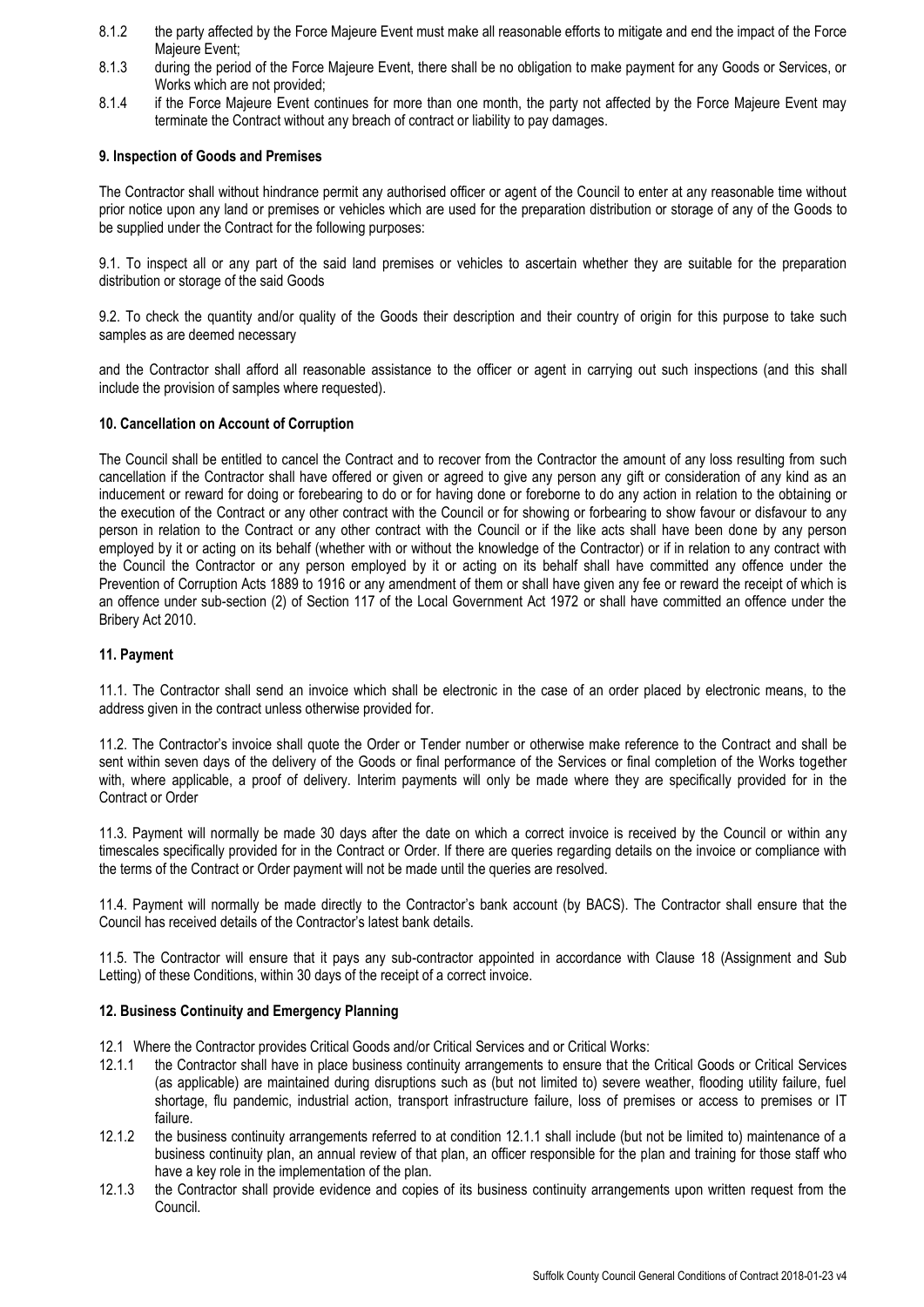12.2 If the Contractor is unclear whether it provides Critical Goods or Critical Services, it shall be the Contractor's responsibility to request written clarification from the Council of this issue and the Council's decision shall be final.

12.3 If an emergency is declared by Suffolk emergency services (police, fire etc), under the Civil Contingencies Act 2004, the Contractor shall (so far as reasonably practicable) co-operate with and support the Council in safeguarding human welfare, including: 12.3.1 providing Goods and Services as directed by the Council to assist in the provision of relief to those in need or to protect the environment as a result of the emergency, in accordance with the Council's instructions;

12.3.2 stopping the provision of Goods and/or Services for the duration of the emergency if requested to do so by the Council.

12.4 The Contractor shall make its employees available, so far as reasonably practicable, to participate in emergency planning training and exercises.

### **13. Right of Set-off**

The Council shall have the right to deduct from any sum that is due or may become due to the Contractor under the Contract or otherwise, all costs charges and expenses due to the Council from the Contractor

#### **14. Compliance with Law**

14.1. The Contractor declares that the design, construction, standard and quality of the Goods, Works or Services or of any goods or materials used in the execution of the Works and the supply of any Services complies in all respects with all relevant requirements of any statute statutory rule or order or other instrument having the force of law or British, European or International specification which may be in force at the time when the same are supplied.

14.2. The Council conducts itself in accordance with the principles and duties of Best Value contained in the Local Government Act 1999 and encourages its Contractors to embrace similar principles into their own operations.

14.3 The Council shall have the discretion to disclose any information in its possession or held on its behalf in relation to the Contract or the tender to any person who makes a request under the Freedom of Information Act 2000 or the Environmental Information Regulations 2004 and which in the opinion of the Council it has to disclose to discharge its statutory duty under the Act/Regulations.

14.4 As part of the government's drive for greater transparency in public spending, the Council is obliged to publish information about its contracts. The Contractor agrees that details of the Contract may be published by the Council (and open for public view). In publishing this information the Council shall take all reasonable steps to ensure the protection of information which is protected from disclosure under the Freedom of Information Act 2000, the Data Protection Act 1998 or the Environmental Information Regulations, as applicable.

14.5. Data Protection

14.5.1 The Contractor and the Council shall comply with the provisions of the Data Protection Act 1998 until 24 May 2018.

14.5.2 From 25 May 2018 this clause 14.5.2 will apply. Where the LED is applicable this clause 14.5.2 will apply from 6 May 2018.

14.5.2.1 The Parties acknowledge that for the purposes of the Data Protection Legislation, We are the Controller and You are the Processor. The only processing that You are authorised to do is listed in Schedule XX by Us and may not be determined by You.

14.5.2.2 You shall notify Us immediately if You consider that any of Our instructions infringe the Data Protection Legislation.

14.5.2.3 You shall provide all reasonable assistance to Us in the preparation of any Data Protection Impact Assessment prior to commencing any processing. Such assistance may, at Our discretion, include:

14.5.2.3.1 a systematic description of the envisaged processing operations and the purpose of the processing;

14.5.2.3.2 an assessment of the necessity and proportionality of the processing operations in relation to the Services;

14.5.2.3.3 an assessment of the risks to the rights and freedoms of Data Subjects; and

14.5.2.3.4 the measures envisaged to address the risks, including safeguards, security measures and mechanisms to ensure the protection of Personal Data.

14.5.2.4 You shall, in relation to any Personal Data processed in connection with Your obligations under this Agreement:

14.5.2.4.1 process that Personal Data only in accordance with the **Schedule XX**, unless You are required to do otherwise by Law. If it is so required, You shall promptly notify Us before processing the Personal Data unless prohibited by Law;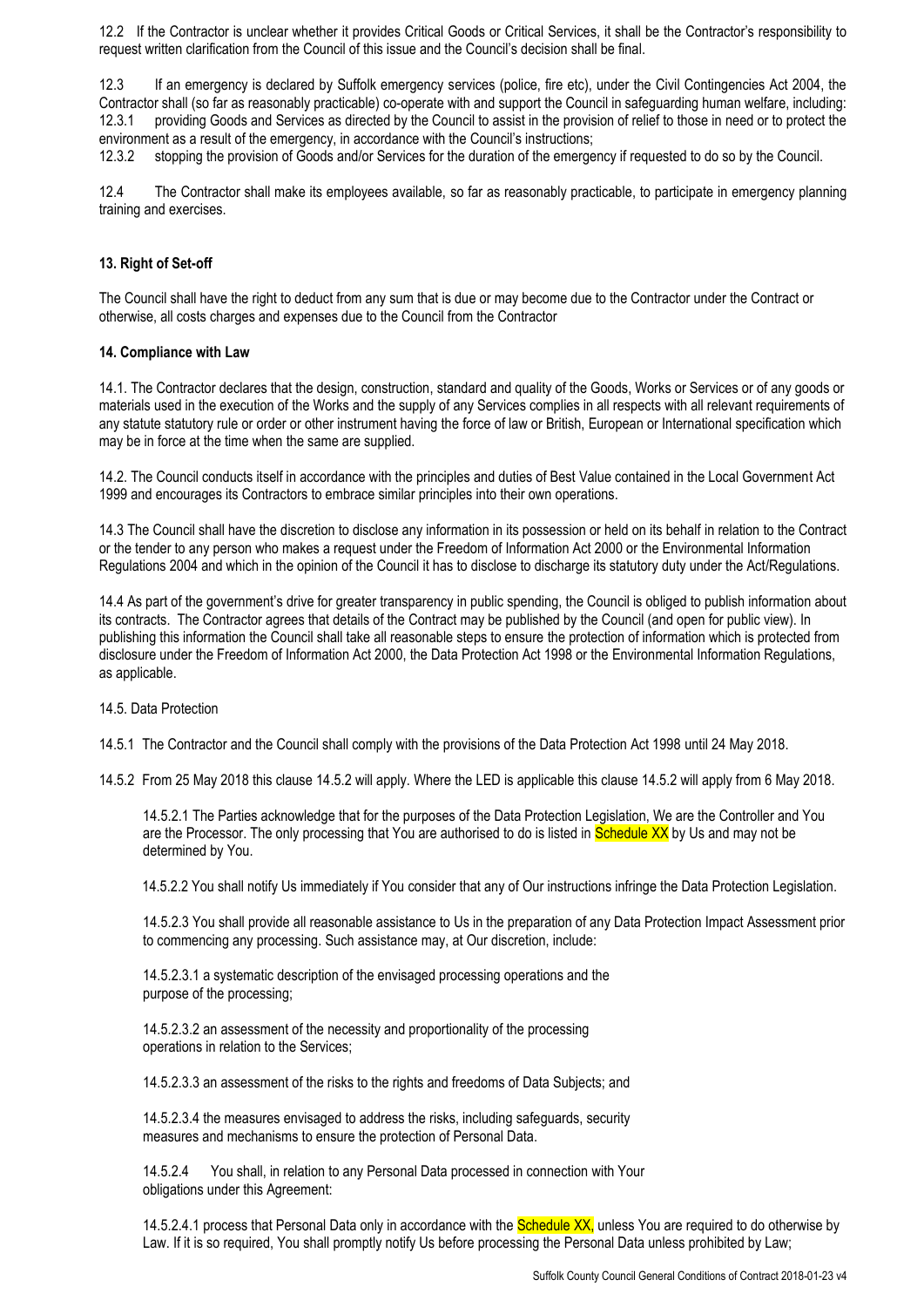14.5.2.4.2 ensure that You have in place Protective Measures, which have been reviewed and approved by Us as appropriate to protect against a Data Loss Event, having taken account of the:

(i) nature of the data to be protected;

(ii) harm that might result from a Data Loss Event;

(iii) state of technological development; and

(iv) cost of implementing any measures;

14.5.2.4.3 ensure that:

(i) the Staff do not process Personal Data except in

accordance with this Agreement (and in particular Schedule XX);

(ii) You take all reasonable steps to ensure the reliability and integrity of any Staff who have access to the Personal Data and ensure that they:

(A) are aware of and comply with Your duties under this clause;

(B) are subject to appropriate confidentiality undertakings with You or any Sub-processor;

(C) are informed of the confidential nature of the Personal Data and do not publish, disclose or divulge any of the Personal Data to any third Party unless directed in writing to do so by Us or as otherwise permitted by this Agreement; and

(D) have undergone adequate training in the use, care, protection and handling of Personal Data; and

14.5.2.4.4 not transfer Personal Data outside of the EU unless Our prior written consent has been obtained and the following conditions are fulfilled:

i) We or You have provided appropriate safeguards in relation to the transfer (in accordance with GDPR Article 46) as determined by Us;

(ii) the Data Subject has enforceable rights and effective legal remedies;

(iii) You comply with Your obligations under the Data Protection Legislation by providing an adequate level of protection to any Personal Data that is transferred (or, if You are not so bound, use Your best endeavours to assist Us in meeting Our obligations); and

(iv) You comply with any reasonable instructions notified to You in advance by Us with respect to the processing of the Personal Data;

14.5.2.4.5 at Our written direction, delete or return Personal Data (and any copies of it) to Us on termination of the Agreement unless You are required by Law to retain the Personal Data.

14.5.2.5 Subject to clause 14.5.2.6, You shall notify Us immediately if You:

14.5.2.5.1 receive a Data Subject Access Request (or purported Data Subject Access Request);

14.5.2.5.2 receive a request to rectify, block or erase any Personal Data;

14.5.2.5.3 receive any other request, complaint or communication relating to either Party's obligations under the Data Protection Legislation;

14.5.2.5.4 receive any communication from the Information Commissioner or any other regulatory authority in connection with Personal Data processed under this Agreement;

14.5.2.5.5 receive a request from any third Party for disclosure of Personal Data where compliance with such request is required or purported to be required by Law; or

14.5.2.5.6 become aware of a Data Loss Event.

14.5.2.6 Your obligation to notify under clause 14.5.2.5 shall include the provision of further information to Us in phases, as details become available.

14.5.2.7 Taking into account the nature of the processing, You shall provide Us with full assistance in relation to either Party's obligations under Data Protection Legislation and any complaint, communication or request made under clause 14.5.2.5 (and insofar as possible within the timescales reasonably required by Us) including by promptly providing:

14.5.2.7.1 Us with full details and copies of the complaint, communication or request;

14.5.2.7.2 such assistance as is reasonably requested by Us to enable Us to comply with a Data Subject Access Request within the relevant timescales set out in the Data Protection Legislation;

14.5.2.7.3 Us, at Our request, with any Personal Data You hold in relation to a Data Subject;

14.5.2.7.4 assistance as requested by Us following any Data Loss Event;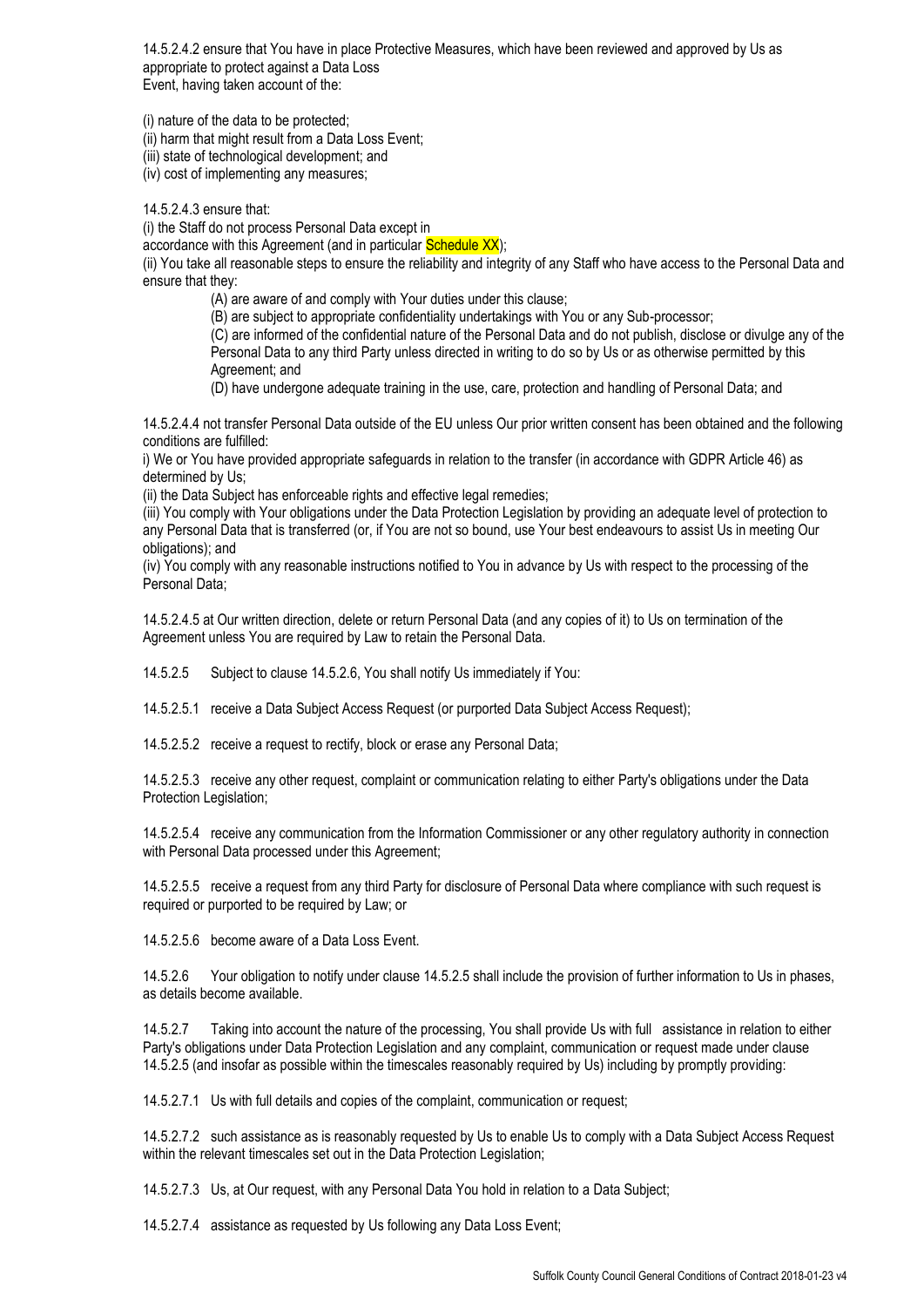14.5.2.7.5 assistance as requested by Us with respect to any request from the Information Commissioner's Office, or any consultation by Us with the Information Commissioner's Office.

14.5.2.8 You shall maintain complete and accurate records and information to demonstrate Your compliance with this clause. This requirement does not apply where You employ fewer than 250 staff, unless:

14.5.2.8.1 We determine that the processing is not occasional;

14.5.2.8.2 We determine the processing includes special categories of data as referred to in Article 9(1) of the GDPR or Personal Data relating to criminal convictions and offences referred to in Article 10 of the GDPR; and

14.5.2.8.3 We determine that the processing is likely to result in a risk to the rights and freedoms of Data Subjects.

14.5.2.9 You shall allow for audits of Your Data Processing activity by Us or Our designated auditor.

14.5.2.10 You shall designate a Data Protection Officer if required by the Data Protection Legislation.

14.5.2.11 Before allowing any Sub-processor to process any Personal Data related to this Agreement, You must:

14.5.2.11.1 notify Us in writing of the intended Sub-processor and processing;

14.5.2.11.2 obtain Our written consent;

14.5.2.11.3 enter into a written agreement with the Sub-processor which give effect to the terms set out in this clause 14.5.2 such that they apply to the Sub-processor; and

14.5.2.11.4 provide Us with such information regarding the Sub-processor as We may reasonably require.

14.5.2.12 You shall remain fully liable for all acts or omissions of any Sub-processor.

14.5.2.13 You may, at any time on not less than 30 Working Days' notice, revise this clause by replacing it with any applicable controller to processor standard clauses or similar terms forming part of an applicable certification scheme (which shall apply when incorporated by attachment to this Agreement).

14.5.2.14 The Parties agree to take account of any guidance issued by the Information Commissioner's Office. We may on not less than 30 Working Days' notice to You amend this agreement to ensure that it complies with any guidance issued by the Information Commissioner's Office.

14.6. The Contractor shall ensure that all individuals involved in the provision of the Goods, Services or Works are suitably vetted and shall, where applicable:

14.6.1 ensure that all such individuals are subject to a valid disclosure check (at the appropriate level) undertaken through the Disclosure and Barring Service and a check against the adults' barred list or the children's barred list, and that disclosures indicate that the staff are suitable to be involved in the provision of the Works, Services or Goods; and

14.6.2 comply with the provisions of the Safeguarding Vulnerable Groups Act 2006 or any successor legislation having similar effect.

14.7. The Contractor at its own expense shall co-operate with any request from the Council for the disclosure of information or documents held by the Contractor on behalf of the Council.

#### **15. Indemnity**

15.1. Patents etc.

15.1.1. The Contractor shall fully indemnify the Council against any action claim demand costs charges and expenses arising from or incurred by reason of any infringement or alleged infringement of any copyright letters patent registered design trade mark or trade name protected in the United Kingdom by the use or sale of the Goods or arising from the Services or any of the Goods or Services and against all costs and damages which the Council may incur in any action for such infringement or for which the Council may become liable in any such action PROVIDED ALWAYS that this indemnity shall not apply to any infringement which is due to the use of the Goods or Services in question in a manner or for a purpose not reasonably to be inferred by the Contractor or disclosed to the Contractor prior to the making of the Contract.

15.1.2 In the event of any claim being made or action brought against the Council arising out of the matters referred to in this condition the Contractor shall be promptly notified thereof and may with the agreement of the Council at its own expense conduct all negotiations for the settlement of the same and any litigation that may arise therefrom. The Council shall not unless and until the Contractor shall have failed to take over the conduct of the negotiations or litigation make any admission which might be prejudicial thereto. The conduct by the Contractor of such negotiations or litigation shall be conditional upon the Contractor having first given to the Council such reasonable security as shall from time to time be required by the Council to cover the amount ascertained or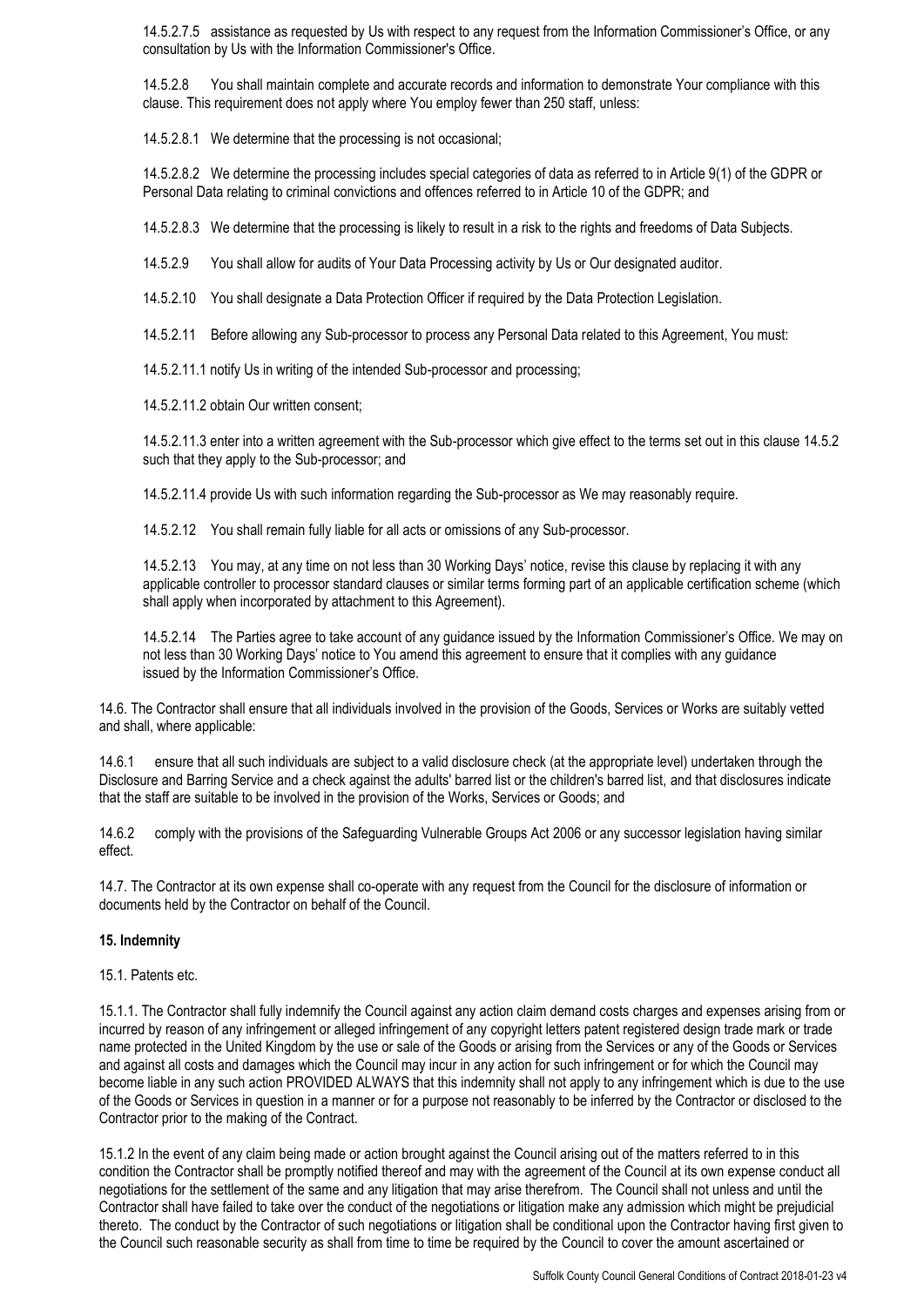agreed or estimated as the case may be of any compensation damages expenses and costs for which the Council may become liable. The Council shall at the request of the Contractor afford all available assistance for any such purposes and shall be repaid any expenses incurred in so doing.

## 15.2. Injury or Damage

15.2.1. The Contractor shall indemnify and keep indemnified the Council against all losses and claims for death, injuries or damage to any person or property whatsoever (including where the Contract is for the supply of goods the goods themselves) which may arise out of or in consequence of the performance of the Contract and against all claims, demands, proceedings, damages, costs, charges and expenses whatsoever in respect thereof or in relation thereto provided always that:

15.2.2. The Contractor's liability to indemnify the Council as aforesaid shall be reduced proportionately to the extent that the act or neglect of the Council, its servants or agents may have contributed to the said death, loss, injury or damage, and

15.2.3. Nothing herein shall render the Contractor liable for or in respect of or to indemnify the Council against any compensation or damages with respect to damage which is the unavoidable result of the way in which the Contract is required to be performed.

## **16. Professional Indemnity**

16.1. Where the Contractor is acting for the Council providing services on a consultancy basis the Contractor shall indemnify and keep indemnified the Council against any claims arising from incorrect or inappropriate professional advice given by the Contractor during the period of the Contract and for a period of not less than 6 (six) years from the date of termination.

16.2. Where the Contractor is acting for the Council on a consultancy basis, the Contractor shall maintain professional indemnity insurance sufficient to satisfy a claim up to an including £2 million for any one act of default, or such other amount as shall be agreed in writing in advance with the Council.

## **17. Intellectual Property**

Intellectual property rights in any works, methods or revisions thereof created by virtue of the Contract shall vest in the Council unless otherwise agreed in writing.

### **18. Assignment and Sub-Letting**

18.1 The Contractor shall not transfer or assign directly or indirectly to any person whatever any portion of the Contract without the prior written permission of the Council. Sub-letting other than that which may be customary in the trade concerned shall not take place without the prior written permission of the Council.

18.2. The Contractor will procure that any assignees or sub-contractors appointed in accordance with sub-clause 18.1, will abide by and comply fully with these General Conditions of contract.

18.3 The Council may without the consent of Contractor assign or transfer any of its rights or obligations under this Agreement, in whole or in part, to any entity to which all or part of the business and assets of the Council are subsequently transferred including. without limitation, any special purpose company in which the Council is a shareholder and through which the Council's business (or part thereof) may be conducted in the future.

18.4 If the Council wishes to novate this Agreement in accordance with Clause 18.3, the Contractor will do or procure the doing of all such acts and things and will execute or procure the execution of all such documents as may be required to give effect to such novation. The Contractor hereby irrevocably appoints the Council as its attorney in its name to execute any document and do any act or thing which may be necessary to comply with the provisions of this clause.

### **19. Notice to Contractor and to Council**

Any notice or other document whatsoever to be served by either party to the other shall be sufficiently made if sent by first class post, postage paid, by facsimile transmission, or by e-mail to the address of the other party specified in the Contract, or to any other address as either party may substitute by written notice to the other and shall be deemed to have been made on the day on which such communications ought to have been delivered in due course of postal or facsimile transmission, or e-mail Notice to the Council shall only be effective if it identifies the name of the officer appearing on the Contract, Order or Tender and the Contract to which it relates.

### **20. Insurance**

The Contractor shall before the commencement of the Works or the delivery of any of the Goods or Services insure itself and keep itself insured in a sum of £5 million (or such other amount as shall be agreed in writing in advance with the Council, being commensurate with the level of risk) during the continuance of the Contract against the liabilities defined in the Contract. To avoid doubt, this Condition shall require the Contractor to maintain public liability and employer's liability insurance. The Contractor shall if required produce to the Council the policy or policies of insurance required to be effected hereunder together with the receipt for the payment of the last premium in respect of each policy.